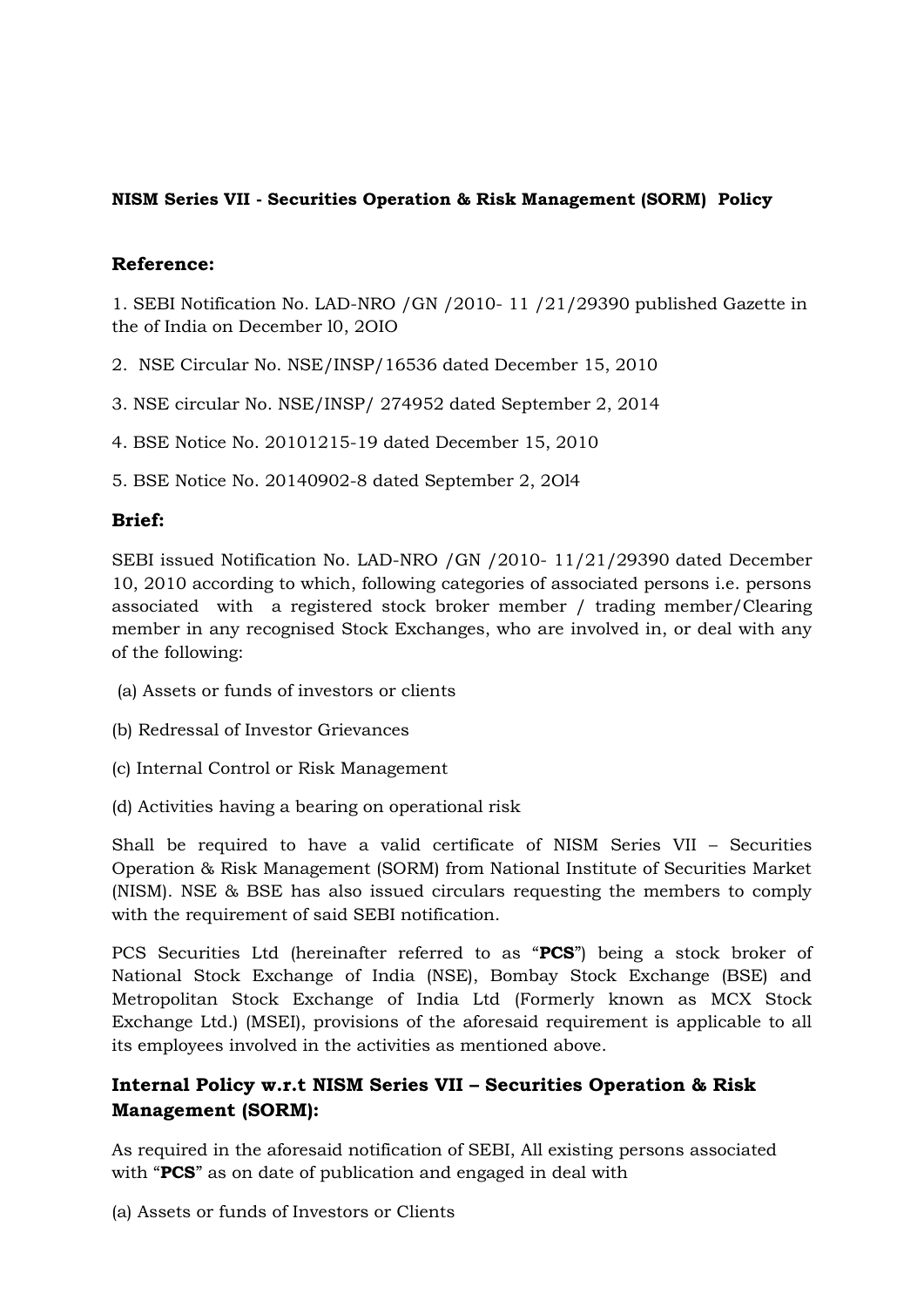- (b) Redressal of Investor Grievances
- (c) Internal control or risk management
- (d) Activities having a bearing on Operational Risk

Shall obtain the valid certification of NISM Series VII – Securities Operation and Risk Management (SORM) within two years from the date of such notification. Simultaneously, whenever "PCS" employees any associated person specified as mentioned above, the said associated person shall obtain valid certification of NISM Series VII – Securities Operation and Risk Management (SORM) within one year from the date of his/her employment.

#### **Exemption:**

Associated persons handling the basic clerical / elementary functions in the aforesaid specified areas shall be exempted from obtaining the certification of NISM Series VII - Securities Operation and Risk Management (SORM). For this purpose, "PCS" considers following activities as basic elementary level / clerical leve1.

### **Internal control or Risk Management**

- 1. Inwarding of collateral's / Cheques
- 2. Person performing market entries
- 3. Maker entry in the database
- 4. Photocopying, printouts, scanning of documents
- 5. Preparing of MIS
- 6. Sending of letters / reports to clients, Exchanges, SEBI
- 7. Attending Calls, etc.

# **Redressal of Investor Grievances**

- 1. Inwarding of complaints
- 2. Seeking documents from clients
- 3. Person performing maker entries
- 4. Maker entry in the database
- 5. Photocopying, printouts, scanning of documents
- 6. Preparing of MIS

7. Sending of letters / reports to clients, Exchanges, SEBI updation, data entry, uploading on SCORES

8. Attending calls, etc

# **Activities having a bearing on operational risk and dealing with assets of funds of investors of clients**

- 1. Person performing maker entries
- 2. Maker entry in the database